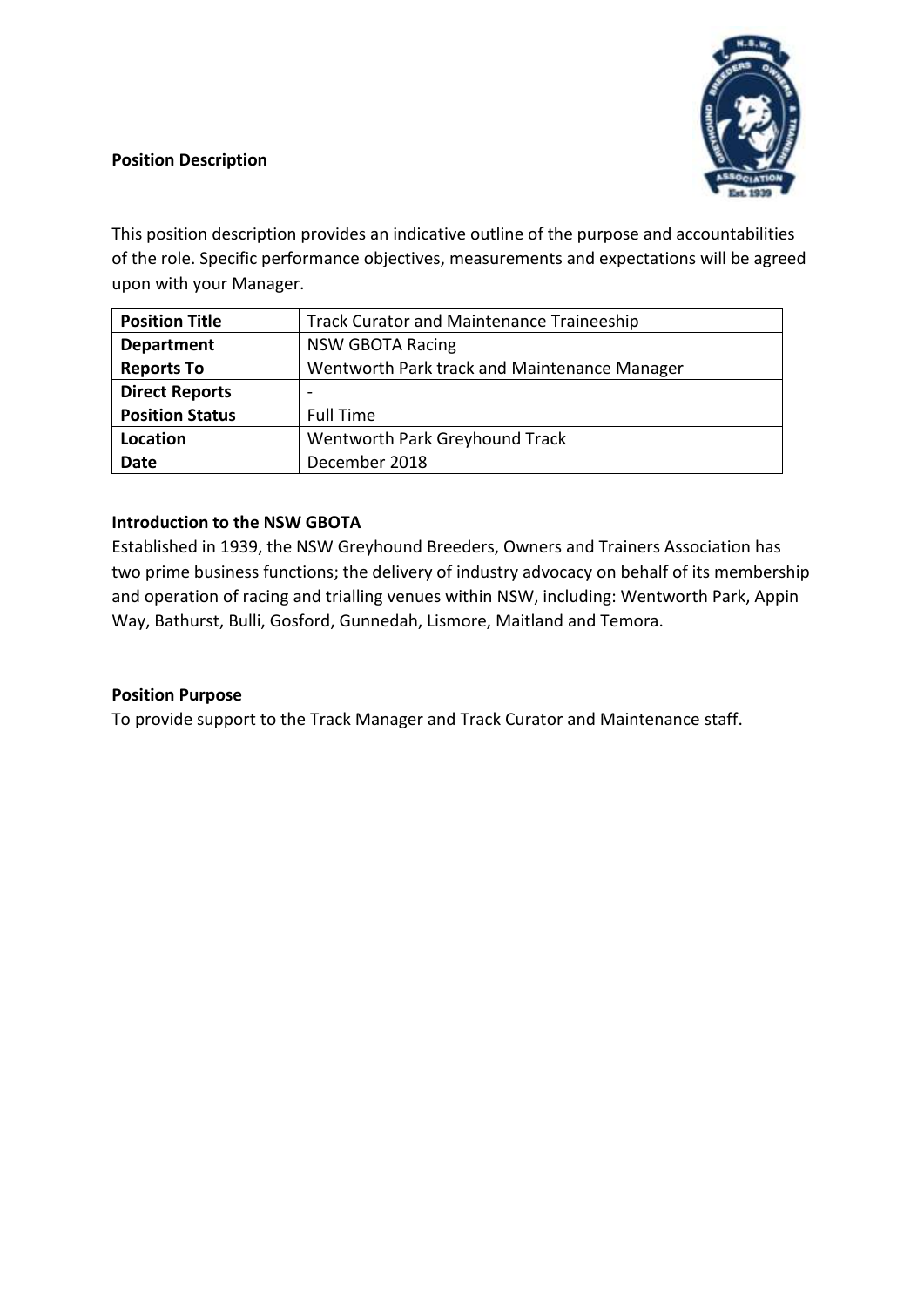#### **Key Responsibilities**



### **Racing and associated services track management**

- With Track Manager learn how to
	- o Turn, level and reinstate cambers of track on regular basis, as deemed necessary through profile monitoring. Recording work in daily maintenance schedule and weekly
	- o develop an annual maintenance schedule; shown monthly, which demonstrates intended use of SMWRF and has regard for providing the safest venue for each race meeting and trial use
	- o Ensure appropriate and consistent watering of track, with close monitoring as it relates to each race meeting and trial session
	- o Undertake regular observation of track use, monitoring for injuries and whether track has contributed in any way
	- $\circ$  Undertake cross profile sampling regularly, with photographic recording every day
- Assist in the compilation of Track Injury Reports relative to trialling sessions
- Ensure sand is removed from rails weekly and returned to track surface
- Ensure inner and outer (where applicable) track gutters are clear of sand and debris to ensure water run off. Disposing of material where contaminated.
- Walk track regularly to ensure no weeds or contaminants are present, removing regularly and comprehensively
- Utilise provide GRNSW assessment tool in correct manner for track diagnostic and reporting. Where unsure seek guidance from Management or GRNSW Track Maintenance
- Attend training as required and review assessment reports provided
- Reporting any incident immediately to Track Manager, elevating reporting as required in the absence of Track Manager
- Ensure all padding is securely fitted and in working order
- With Track Manager learn how to undertake regular checks of track items to ensure no equipment fatigue exists, including but not limited to:
	- o Starting boxes
	- o Compressors
	- o Rollers
	- o Lure Carriage
	- o Lure Motor
	- o Lure Arm
	- o Squawkers
	- o Cable
	- o Lights
- o Semaphore Boards
- o Sectional timers
- o Sprinklers
- o Pumps
- o Tractor/s
- o Water Truck/Cart
- o Gates
- o Box matting
- o Front of box grass matting
- With Track Manager learn how to undertake weekly checks of venue items to ensure no equipment fatigue exists, including but not limited to:
	- o Fences
	- o Gates
- o Doors
- o Air Conditioning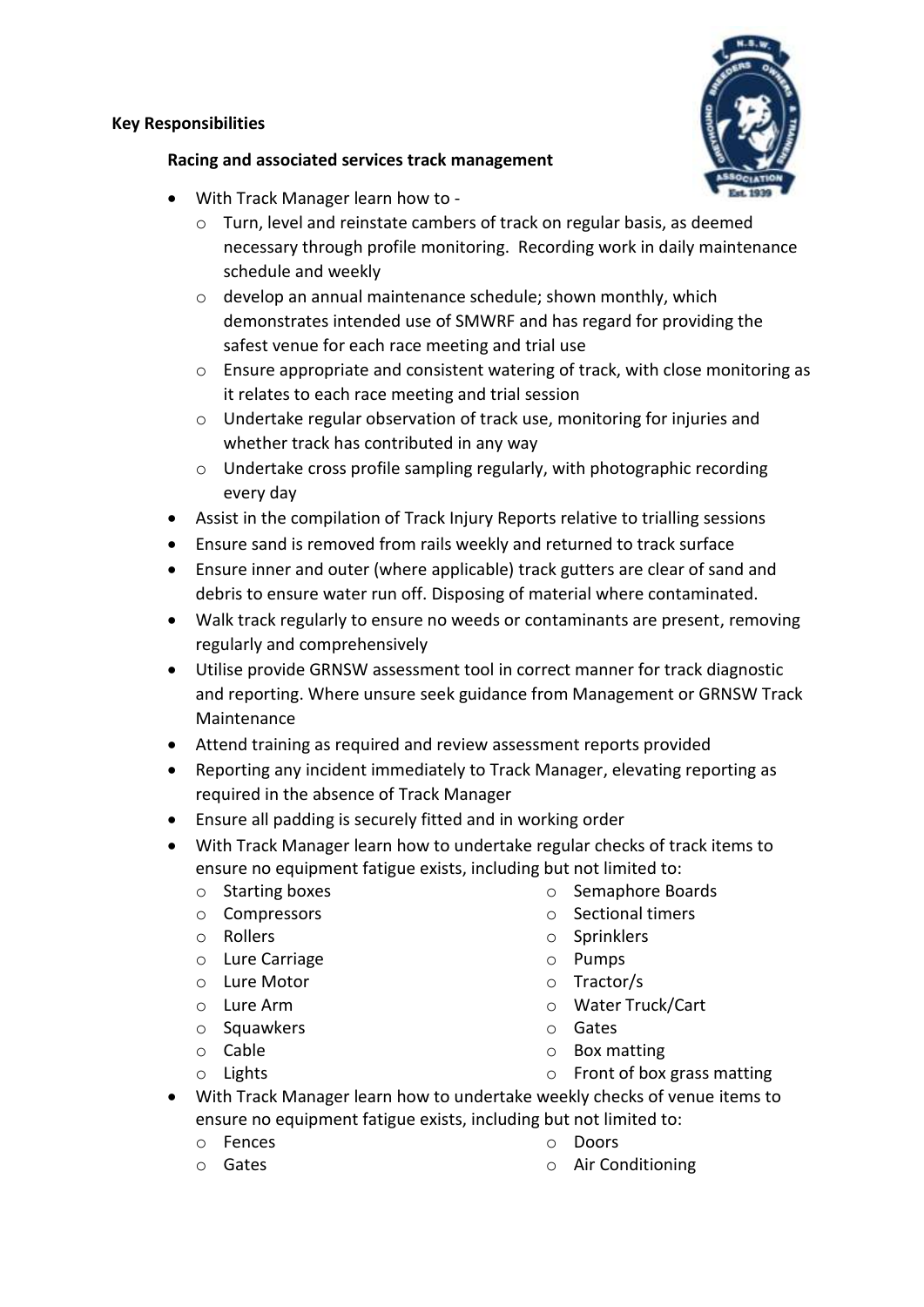- o Carpet
- o Tiles
- o Chairs o Tables

o Outdoor benches and stands



- Ensure storage areas are locked and safe, ensure equipment is maintained and safe for use, and work areas kept clean
- Understand and proactively manage WHS for the venue in line with WHS Regulation, Act, Policy and Procedures
- Ensure all work is recorded and any concerns raised to Track Manager, escalating where required
- $\bullet$

# **Venue Asset management**

- Undertake regular cleaning of kennels post race meetings and trialling; reporting any unusual findings to Track Manager, and completing relevant paperwork
- Undertake cross check post cleaning to ensure integrity of the kennel block is upheld, ensuring locking of each bay, area and building upon completion
- Clear rubbish from venue; ensuring venue is presented in a clean and professional manner
- Review gardens and open areas to ensure clean and well presented. Noting any trip hazards to Track Manager, rectifying as quickly as possible
- Undertake mowing and slashing as required, to ensure venue is well presented and risk of pests is eliminated
- Removal of unrequired equipment, debris and other material to ensure pests aren't encouraged on site
- Ensure all assets are reviewed, maintained and replaced as required, including:
	- $\blacksquare$  Sound Walls
	- **Walkways and safety rails**
- Review and ensure compliance of fire safety, exit signage, work health and safety documentation and smoking regulations
- Ensure bathrooms are clean and well stocked

# **Cross organisation assistance and engagement**

- Understand National Racing Rules and how they are linked to position requirements and following of Stewards Directive
- Undertake additional duties such as Lure Driving, gate operations and starting as required; post training
- Assist with deliveries, movement of stock as required
- Attend training as required and review assessment reports provided
- Onsite assessment through TAFE
- Review, understand, implement and manage NSW GBOTA and GRNSW Policies